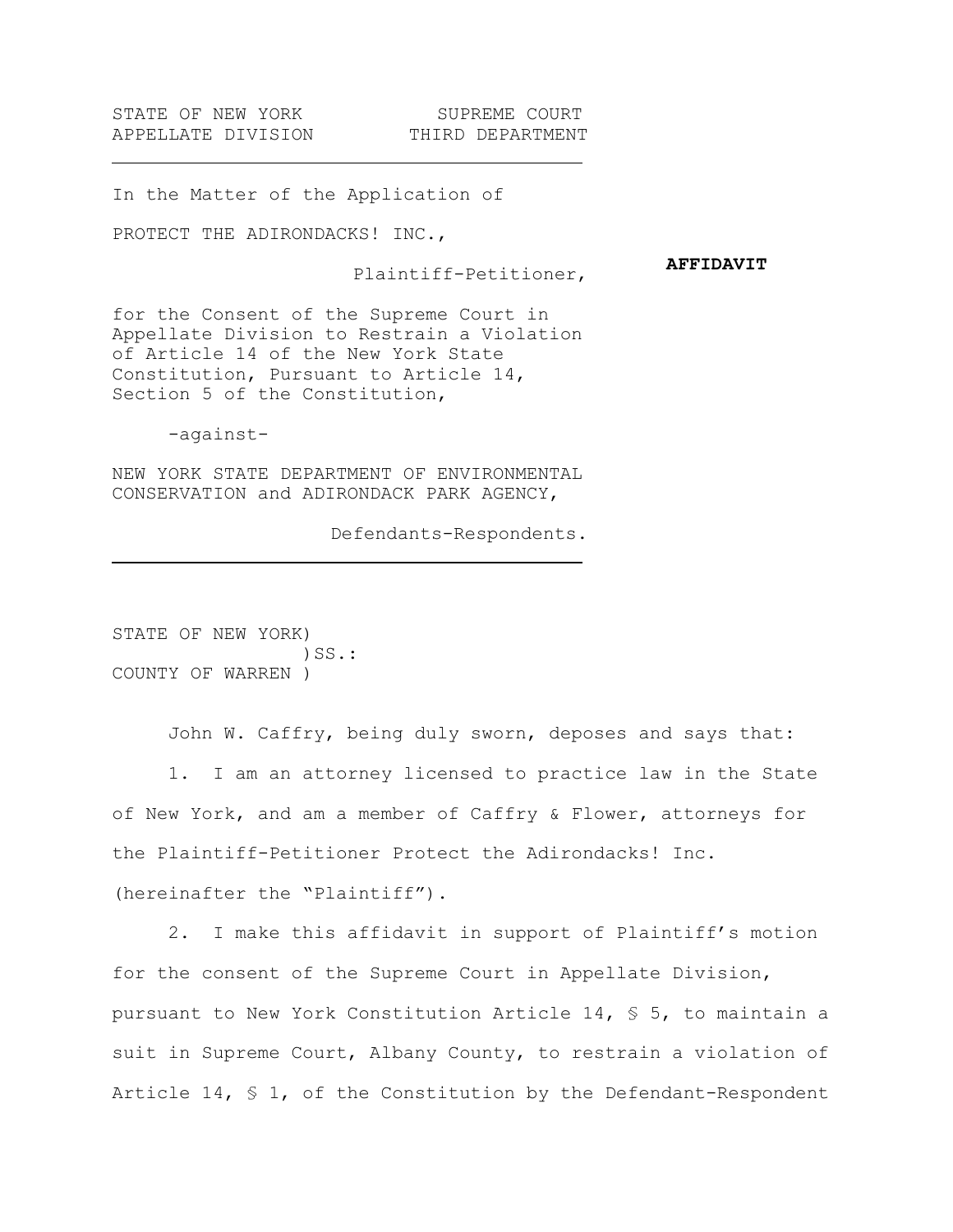Department of Environmental Conservation ("DEC") in the Adirondack Forest Preserve, by enjoining the construction of certain new snowmobile trails planned and approved by the Defendants.

3. New York Constitution Article 14, § 5 provides that:

A violation of any of the provisions of this article [14] may be restrained at the suit of the people or, with the consent of the supreme court in appellate division, on notice to the attorney-general at the suit of any citizen.

4. A draft of the proposed Combined Complaint and Petition (hereinafter "Complaint") is annexed hereto as Exhibit A and incorporated herein. In addition to the First Cause of Action that is based upon a violation of Article 14, § 1, PROTECT intends to include two other causes of action pursuant to CPLR Article 78. If this motion is granted, Plaintiff will file the finalized Complaint in Supreme Court.

5. The Plaintiff represents thousands of citizens of the State of New York who regularly hike, camp, and enjoy the Adirondack Forest Preserve. Complaint ¶¶ 5-7.

6. Article 14, § 1 of the Constitution provides, in pertinent part:

The lands of the state, now owned or hereafter acquired, constituting the forest preserve as now fixed by law, shall be forever kept as wild forest lands. They shall not be leased, sold or exchanged, or be taken by any corporation, public or private, nor shall the timber thereon be sold, removed or destroyed.

2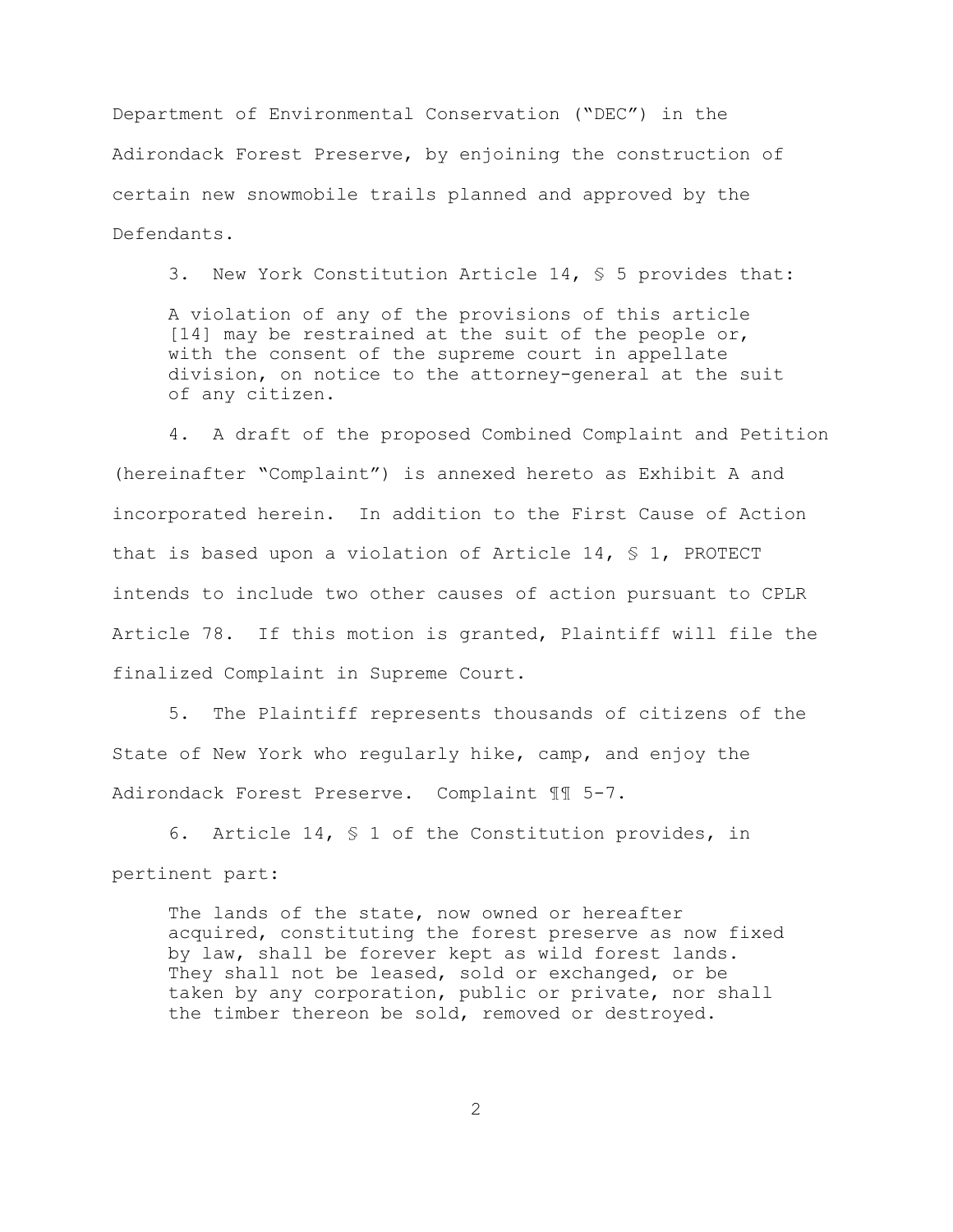7. As set forth more fully in the draft Complaint, defendant DEC is the manager of the state-owned lands in the Adirondack Park, which make up the Forest Preserve. The Forest Preserve, as defined in 9 NYCRR § 9-0101(6) is protected as "Forever Wild" by Article 14, § 1.

8. DEC seeks to create nearly 44 miles of new so-called Class II Community Connector snowmobile trails in the Forest Preserve. Complaint ¶67.

9. Construction on at least two of these trails - Gilmantown Trail in the Jessup River Wild Forest, and the Limekiln Lake Trail in the Moose River Plains Wild Forest - has commenced. Complaint ¶¶ 80-81.

10. The trails at issue herein are located in at least eight Wild Forest management units in the Adirondack Forest Preserve. Complaint ¶88.

11. To conform with the State's Final Snowmobile Plan for the Adirondack Park (Complaint ¶59), similar trails are likely to be approved in the other Wild Forest management units that do not yet have approved Unit Management Plans ("UMPs"), or by the amendment of existing UMPs. Complaint ¶89.

12. The construction of the already-approved trails will result in the cutting of thousands of trees on the Forest Preserve, the destruction of nearly 48 acres of Forest Preserve land, and the construction of facilities that are not compatible

3